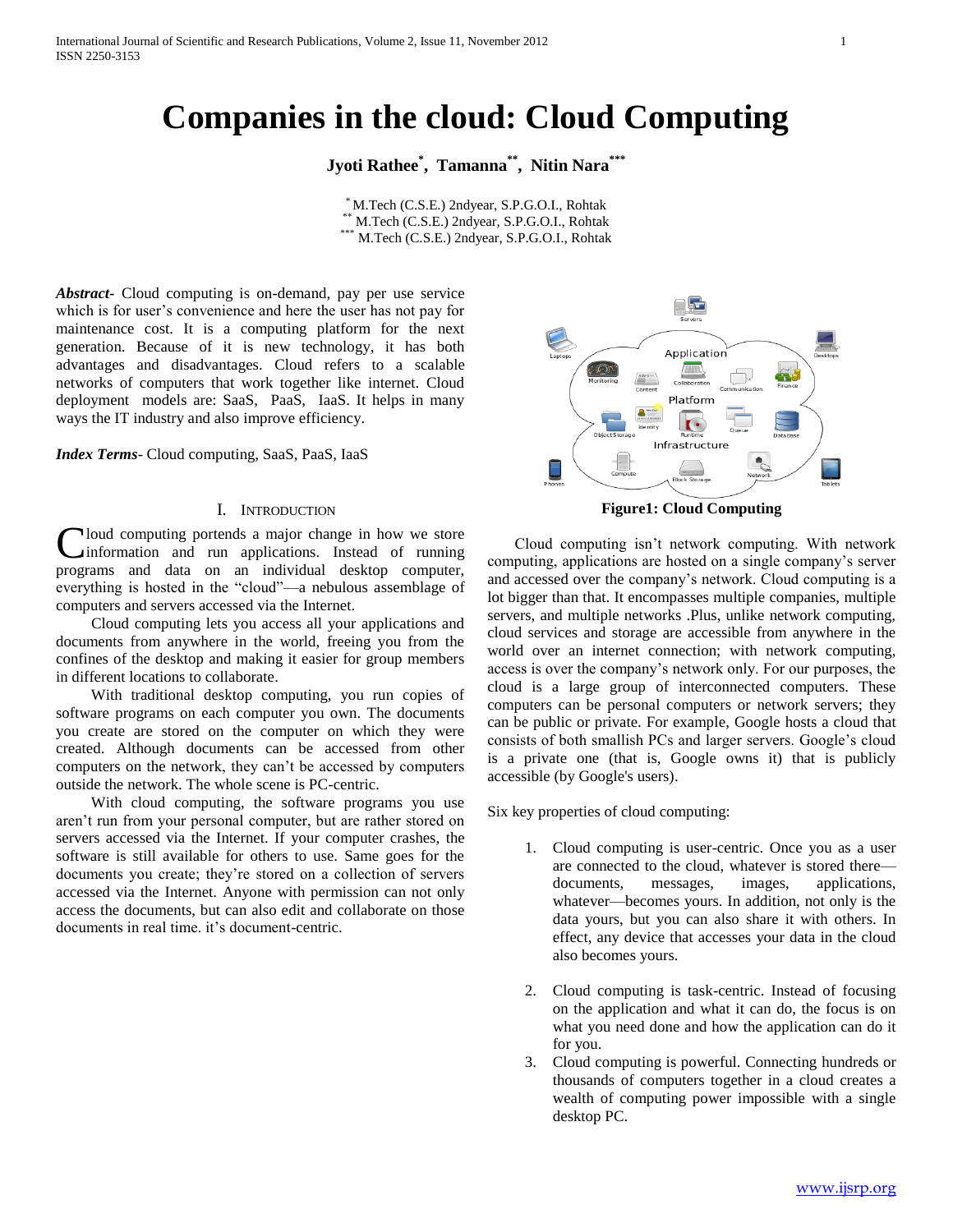- 4. Cloud computing is accessible. Because data is stored in the cloud, users can instantly retrieve more information from multiple repositories. You're not limited to a single source of data, as you are with a desktop PC.
- 5. Cloud computing is intelligent. With all the various data stored on the computer in a cloud, data mining and analysis are necessary to access that information in an intelligent manner.
- 6. Cloud computing is programmable. Many of the tasks necessary with cloud computing must be automated.[1]

## II. THE CLOUD FORMATION

 *"*You can see they've gone from 50 instances of EC2 usage up to 3,500 instances of EC2 usage. It's completely impractical in your own data center over the course of three days to scale from 50 servers to 3,500 servers*."*

Animoto – a small startup with limited resources, created an online service that generates a unique custom video from photos and music uploaded by users. When they put the application on facebook and it went viral and demand shot up through the roof. Astoundingly, they managed to scale from 50 servers to 3500 servers in three days – all without having to buy a single piece of hardware or having to create their own compute, network and storage infrastructure. This was all accomplished by renting compute infrastructure from cloud service provider – Amazon Elastic Cloud Computing (EC2) and complementary service management capabilities from management provider right scale which enabled automated workload monitoring and Virtual Machine provisioning on Amazon's EC2 infrastructure. The above example demonstrates how existing cloud infrastructure can be used to enable massive scale and agility at a very reasonable cost using:

- 1. Virtualization technology to dynamically: provision virtualized software applications, load balancers and web application servers on-demand.
- 2. Innovative distributed computing technology that allows database distribution.
- 3. A managed Service Oriented Architecture for Web Service deployment.
- 4. A large number of commodity hardware devices (servers, storage and network elements) Impressive as it is, this current state-of-the-art in cloud computing still is just a baby step when compared to what is expected in a fully functional cloud based service creation, delivery and assurance platform.

Consider the following:

a) While the infrastructure services used by service developers are dynamically provisioned, and billed on

usage, the system administration and management costs continue to increase with the number of servers used.

- b) While service delivery is able to scale in the current cloud model to support spikes in demand,
- c) application availability,performance optimization and security management have to be implemented separately. Today, a host of other companies are actively trying to fill this need with additional services using customized point solutions.
- d) Disaster Recovery (DR) and storage management (deduplication, tiered storage) are mostly lacking and have to be individually implemented at additional cost and effort.

 The above points highlight some of the reasons why the cloud is today divided into private and public instances. The rule of thumb that seems to have evolved is that if there is a need for developing and deploying services using more than 50 to 100 servers at near full utilization, then private clouds may prove economical. It is apparent that the datacenter infrastructure required to manage virtualized computing, network and storage resources in an integrated fashion has not yet evolved to take cloud computing to the next level. One of the reasons is that datacenters today are managed using a number of legacy management systems that invariably started with a server-centric management paradigm and have since evolved incrementally over the past couple of decades to accommodate the shift towards client-server and network based computing paradigms. As a result, there is no single system today that provides truly integrated cross-domain management capabilities required for a service-oriented cloud infrastructure. At best each management offers specialized management of a particular infrastructure silo (i.e. servers, storage and networks) or partial management across more than one silo. It is also quite common for similar management functionality to be duplicated in solutions provided by multiple vendors specializing in different domains. Further, the best practices promoted by each vendor may conflict when attempting end-to-end optimization across the datacenter.[2]

## III. ARCHITECTURE & TYPES OF CLOUD **COMPUTING**

 Cloud computing can be viewed as a collection of services, which can be presented as a layered cloud computing architecture:

 Services offered through cloud computing usually include IT services referred as to SaaS (Software-as-a-Service), which is shown on top of the stack. SaaS allows users to run applications remotely from the cloud. Infrastructure-as-a-service (IaaS) refers to computing resources as a service .This includes virtualized computers with guaranteed processing power and reserved bandwidth for storage and Internet access. Platform-as-a-Service (PaaS) is similar to IaaS, but also includes operating systems and required service for a particular application. The data-Storage-asa-Service (dSaaS) provides storage that the consumer is used including bandwidth requirements for the storage.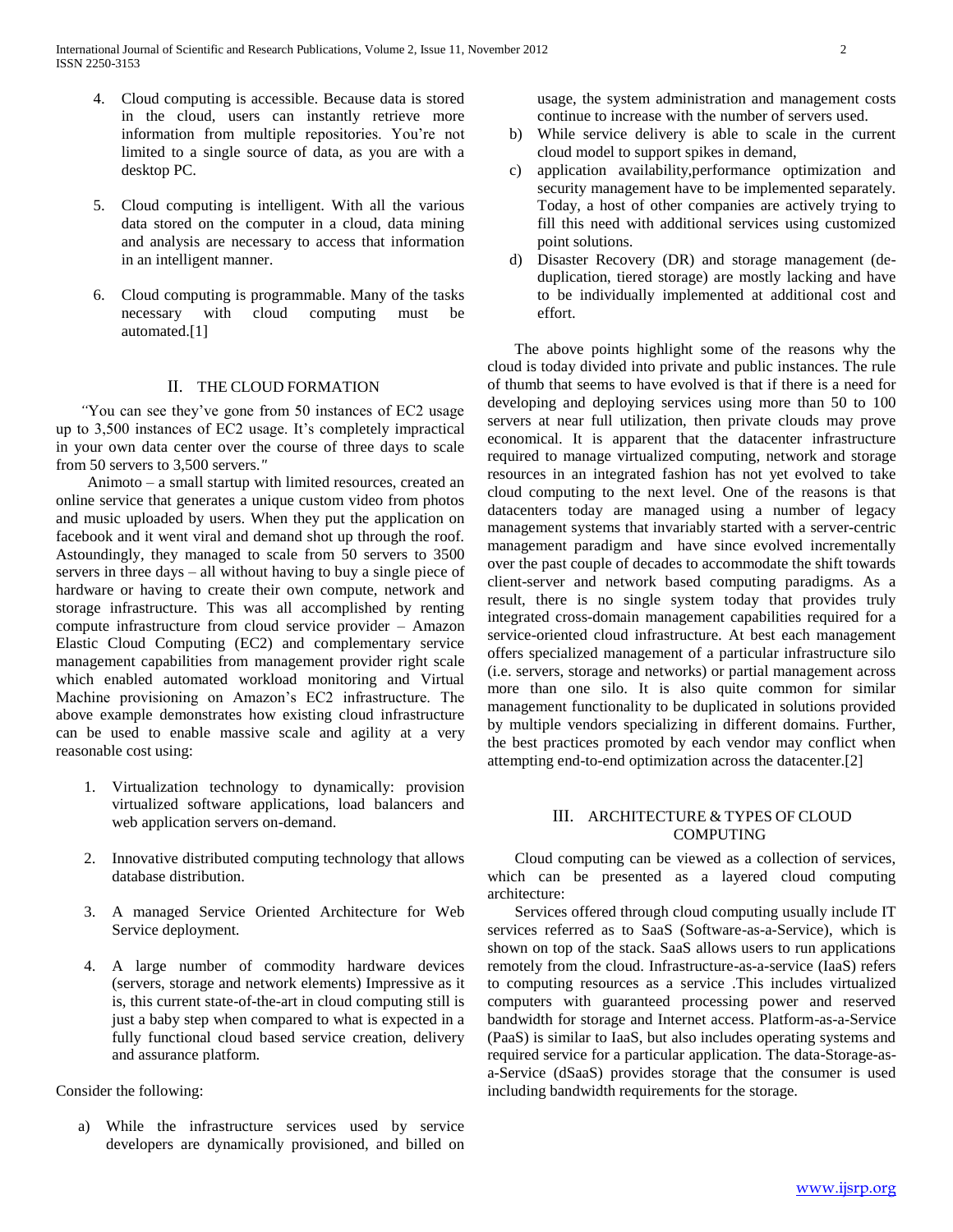The cloud service SaaS, where the entire application is running in the cloud. A well-known example of SaaS is salesforce.com. Another type of cloud services, where the application runs on the client; An example of this type of cloud services on the desktop is Apple's iTunes. It includes cloud platform for creating applications, which is used by developers. The application developers create a new SaaS application using the cloud platform.

 With Cloud Computing, the next generation of Internet will allow us to "buy" IT services from a web portal, drastic expanding the types merchandise available beyond those on ecommerce sites such as eBay and Taobao.

 Cloud architecture typically involves multiple cloud components communicating with each other over application programming interfaces usually web services. The two most significant components of cloud computing architecture are known as front end and back end. They connect to each other through a network, usually the inter-net. The front end is the side the computer uses or client sees. The back end is the "CLOUD" section of the system.



**Figure 2: Cloud Computing layered architecture**

 If a cloud computing company has a lot of clients, there's likely to be a high demand for a lot of storage space. Some companies requires hundreds of digital storage devices. Cloud computing needs at least twice the no. of storage devices it requires to keep all its clients information stored. That's because these devices, like all computers occasionally break down. A cloud computer system must make a copy of all its clients information and store it on other devices. The copies enable the central server to access back-up machines to retrieve data that otherwise would be unreachable. Make copies of data as a backup is called redundancy.[3]

#### IV. FCAPS

 "Although the root cause of this particular issue was a resource contention issue between instances, things like that are going to continue to happen. There may now be a fix for this particular edge case, but there are undoubtedly others that will crop up over time. The real failure here was a failure of monitoring, and a failure of transparency."

 This quotation from Oren Michels, the CEO of Mashery, regarding Amazon's EC2 outage, points out the need for application-specific Fault, Configuration, Accounting, Performance and Security (FCAPS) measurement, management and optimization.



**Figure 3: Cloud Computing application**

 This paper restricts itself to fault, configuration, accounting, performance and security management. In short, the FCAPS capabilities. FCAPS have been adjudged to be the basic minimum management and operability capabilities necessary to offer useable services. ITIL guidelines have been gaining a lot of attention and increasing use, in particular, in the areas of IT service management. A comparison between the ITIL IT service management and FCAPS would show that FCAPS has most of the critical capabilities necessary for manageability and operability. ITIL of course has lot more in the form of guidance on processes and methods. The table below lists the various capabilities of FCAPS:

 Each of these elemental capabilities may be implemented using agents that also utilize other agents such as instrumentation and monitoring agents. By separating services into fabrics and sub-fabrics and by incorporating FCAPS capabilities with in the service, a service can only affect or be affected by other services in a controlled fashion. Service security enforces its own access rights and permitted actions. At each layer of our services fabric, there are one or more management agents managing the services in their domain. All communications is by messages which themselves being first-class services have self-management capabilities and are also externally managed. The sub-fabrics also reduce the amount of "management data" (for example, various performance measures) to be managed at a manageable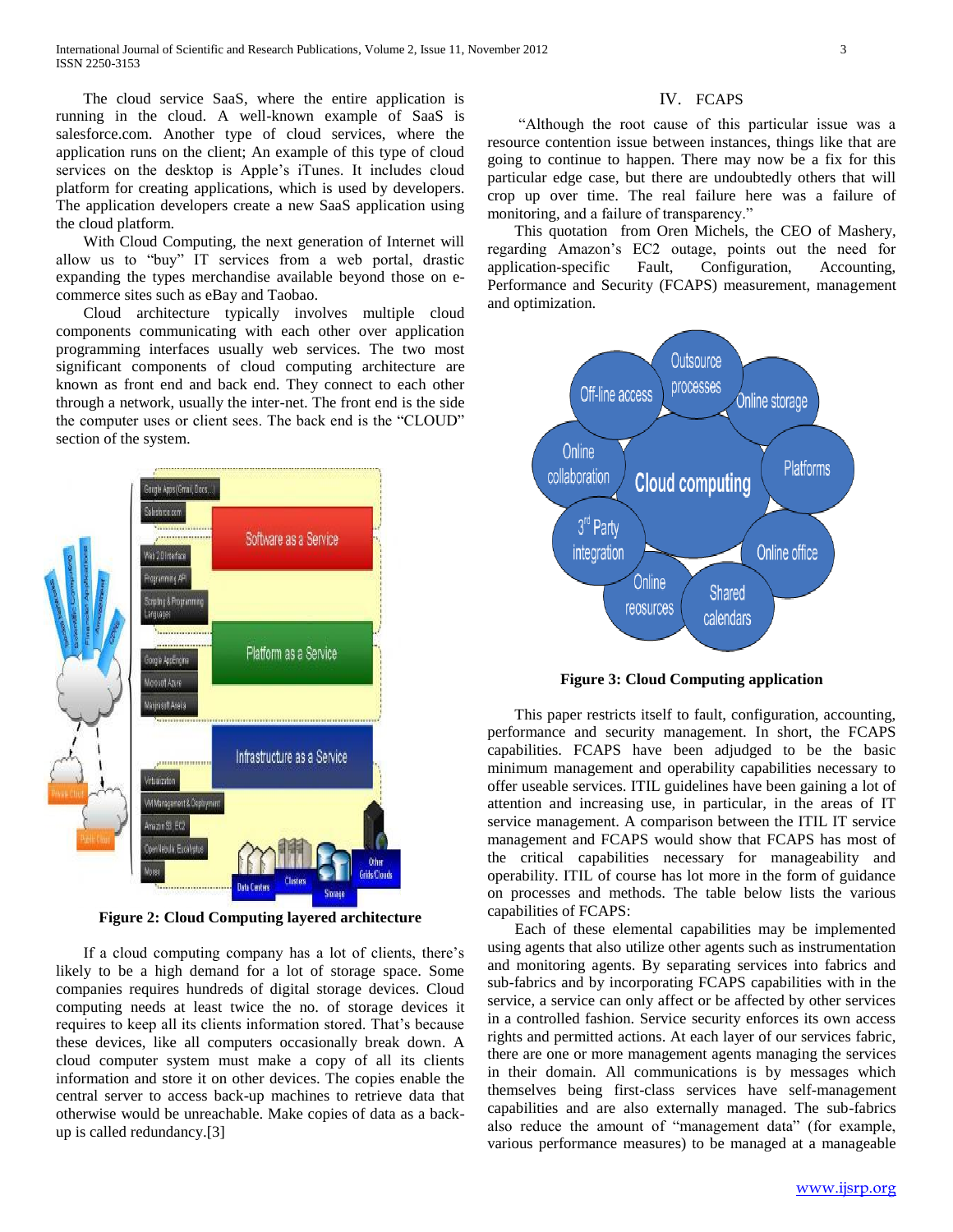level – the sub-fabric "partitions" the "total" raw data generated from all sub-fabrics into sub-fabric specific data only. Next, the different FCAPS capabilities are examined in the context of the business services fabric. Before visiting the various capabilities, let us look at a generic capability that is common to many of the FCAPS capabilities – events and performance instrumentation. For example, the alarm filtering capability in fault management can be implemented using an event filtering service agent.

- a) Events and Performance Instrumentation
- b) Fault Management
- c) Configuration Management
- d) Accounting Management (AM)
- e) Security Management (SM)
- f) Performance Management (PM)[4]

#### V. CLOUD SECURITY ISSUE:

 Mobile users were more hampered by the speed limitations of dialup connections to branch or home offices. IT departments' focus was on perimeter security to ''keep the bad guys out'' of the corporate network by using stringent Network Access Control (NAC) parameters. Surveys of potential cloudcomputing adopters indicate that lack of security is a primary deterrent to moving at least a part of an organizations' computing and data storage operations to the cloud. Most IT departments currently view that allowing services to be delivered by third parties means they lose control over how data is secured, audited, and maintained and they can't enforce what they can't control. In February 2009 ''Above the Clouds: A Berkeley View of Cloud Computing'' whitepaper by a team from the University of California – Berkeley's Reliable Adaptive Distributed (RAD) Systems Laboratory list the following as the first three of the ''Top 10 Obstacles for Growth of Cloud Computing''. Some of them are:

1. Availability of Service

2. Data Lock-In

3. Data Confidentiality and Audit ability[5]

Standards for Security**:**

Security standards define the processes, procedures, and practices necessary for implementing a security program. These standards also apply to cloud related IT activities and include specific steps that should be taken to ensure a secure environment is maintained that provides privacy and security of confidential information in a cloud environment. Security standards are based on a set of key principles intended to protect this type of trusted environment. Messaging standards, especially for security in the cloud, must also include nearly all the same considerations as any other IT security endeavor. A basic philosophy of security is to have layers of defense, a concept known as defense in depth. This means having overlapping systems designed to provide security even if one system fails. An example is a firewall working in conjunction with an intrusiondetection system (IDS). Defense in depth provides security because there is no single point of failure and no single entry vector at which an attack can occur. For this reason, a choice between implementing network security in the middle part of a network (i.e., in the cloud) or at the endpoints is a false dichotomy. Some protocols used for cloud security are:

### SAML, O Auth, Open ID, SSL/TLS.

 Security Assertion Markup Language (SAML): SAML is an XML-based standard for communicating authentication, authorization, and attribute information among online partners. It allows businesses to securely send assertions between partner organizations regarding the identity and entitlements of a principal. SAML is built on a number of existing standards, namely, SOAP, HTTP, and XML. SAML relies on HTTP as its communications protocol and specifies the use of SOAP. A SAML protocol describes how certain SAML elements. are packaged within SAML request and response elements. It provides processing rules that SAML entities must adhere to when using these elements. Generally, a SAML protocol is a simple request–response protocol. The most important type of SAML protocol request is a query.

 Open Authentication (OAuth): OAuth is an open protocol, initiated by Blaine Cook and Chris Messina, to allow secure API authorization in a simple, standardized method for various types of web applications. OAuth is a method for publishing and interacting with protected data. For developers, OAuth provides users access to their data while protecting account credentials. OAuth allows users to grant access to their information, which is shared by the service provider and consumers without sharing all of their identity. OAuth by itself *provides no privacy at all* and depends on other protocols such as SSL to accomplish that.

 OpenID:OpenID is an open, decentralized standard for user authentication and access control that allows users to log onto many services using the same digital identity. It is a single-signon (SSO) method of access control. As such, it replaces the common log-in process by allowing users to log in once and gain access to resources across participating systems. An OpenID is in the form of a unique URL and is authenticated by the entity hosting the OpenID URL. The Open ID protocol does not rely on a central authority to authenticate a user's identity. Neither the OpenID protocol nor any web sites requiring identification can mandate that a specific type of authentication be used.

 SSL/TLS:Transport Layer Security (TLS) and its predecessor, Secure Sockets Layer (SSL), are cryptographically secure protocols designed to provide security and data integrity for communications over TCP/IP. TLS and SSL encrypt the segments of network connections at the transport layer. Several versions of the protocols are in general use in web browsers, email, instant messaging, and voice-over-IP. The TLS protocol allows client/server applications to communicate across a network in a way specifically designed to prevent eavesdropping, tampering, and message forgery. TLS provides endpoint authentication and data confidentiality by using cryptography.[6]

## VI. CONCLUSION

The number of conclusion's are drawn:

 1. It will for weather forecasting service. This web service will be helpful for weather forecasting organization.

 2. Computation work will be done in very efficient manner with the help of cloud computing.

 3. Cloud computing will prove boon for IT industry. Cloud computing is likely to have the same impact on software that foundries have had on the hardware industry.